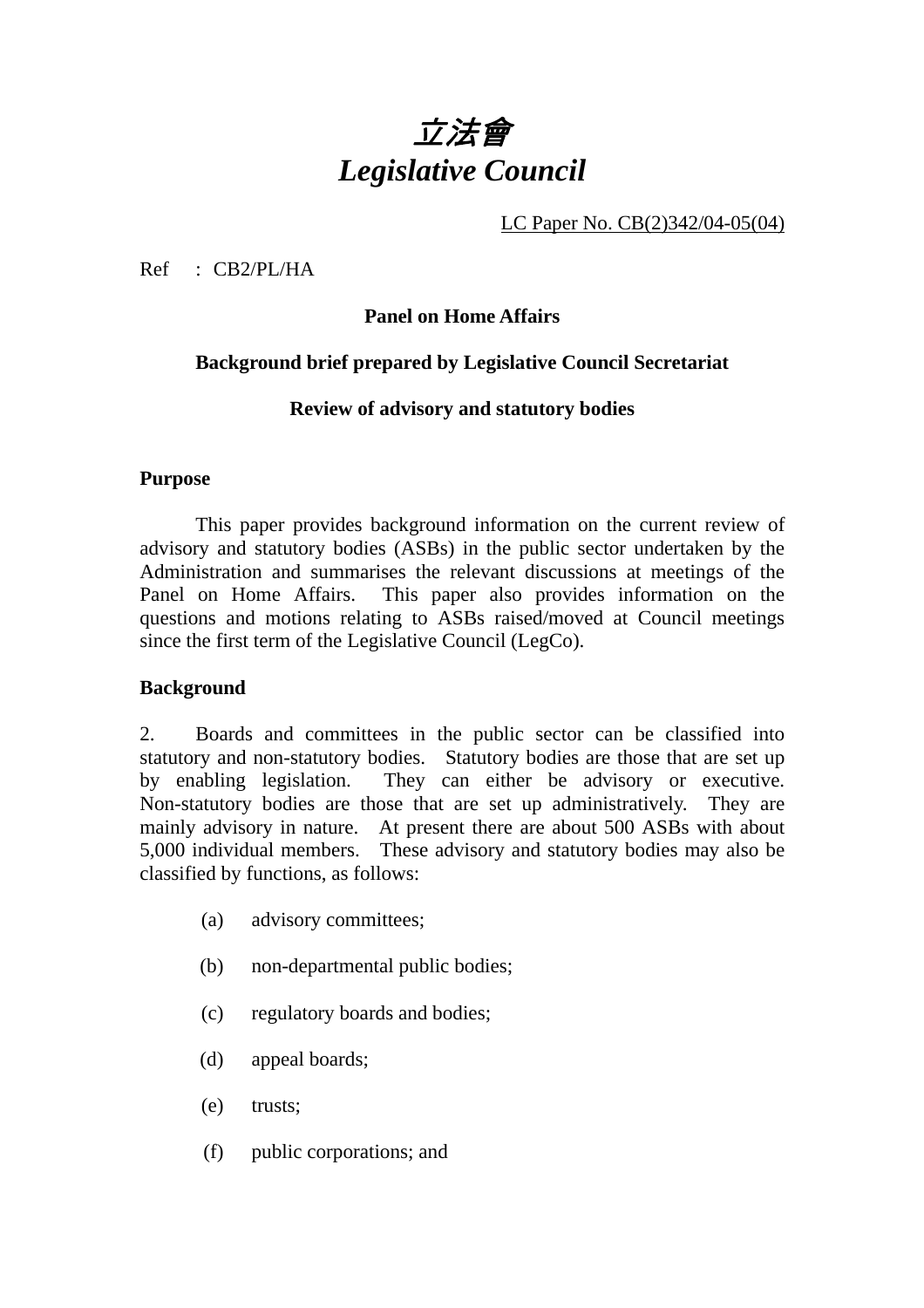(g) other boards and committees, such as university councils.

3. Advisory committees are set up to provide ongoing information or professional expertise in particular areas or subjects, and/or to advise on the development of policies or the delivery of services. Examples of such committees are the Commission on Youth and Culture and Heritage Commission.

4. Non-departmental public bodies are non-commercial organisations set up to deliver services to the public, and they enjoyed a high degree of autonomy in its day-to-day operation. Examples are the Hospital Authority and Hong Kong Trade Development Council.

5. Regulatory boards and bodies can be divided into four types, namely, registration boards, licensing boards, supervisory boards and regulatory bodies. A registration board regulates a profession or trade by way of registering entrants to the profession or trade. The Land Surveyors Registration Committee is an example. A licensing board regulates the licensing of premises or equipment for a specific purpose or function. The Liquor Licensing Board is an example. A supervisory board supervises a specific activity or range of activities. The Electoral Affairs Commission is an example. A regulatory body is responsible for regulating an industry or a sector of the economy in Hong Kong. The Securities and Futures Commission is an example.

6. Appeal boards usually perform a semi-judicial function by adjudicating on appeals. Examples are the Hong Kong War Memorial Pensions Appeal Board and Licensing Appeals Board.

7. Trusts are bodies set up to hold and control property for the benefit of named beneficiaries or for stated purposes. Board of Trustees of the Sir Edward Youde Memorial Fund is an example.

8. Public corporations are commercial entities set up by law to provide goods or services. They are usually created by transferring the assets of a government department into a corporate structure. The Kowloon-Canton Railway Corporation is an example.

# **Need for a review of advisory and statutory bodies**

9. The House Committee set up the Subcommittee on Payment of Honoraria to Government Boards and Committees (the Subcommittee) in February 2000 to study the arrangements for remunerating non-official members serving on Government boards and committees. The Subcommittee recommended, among other things, that a general review of the operation of the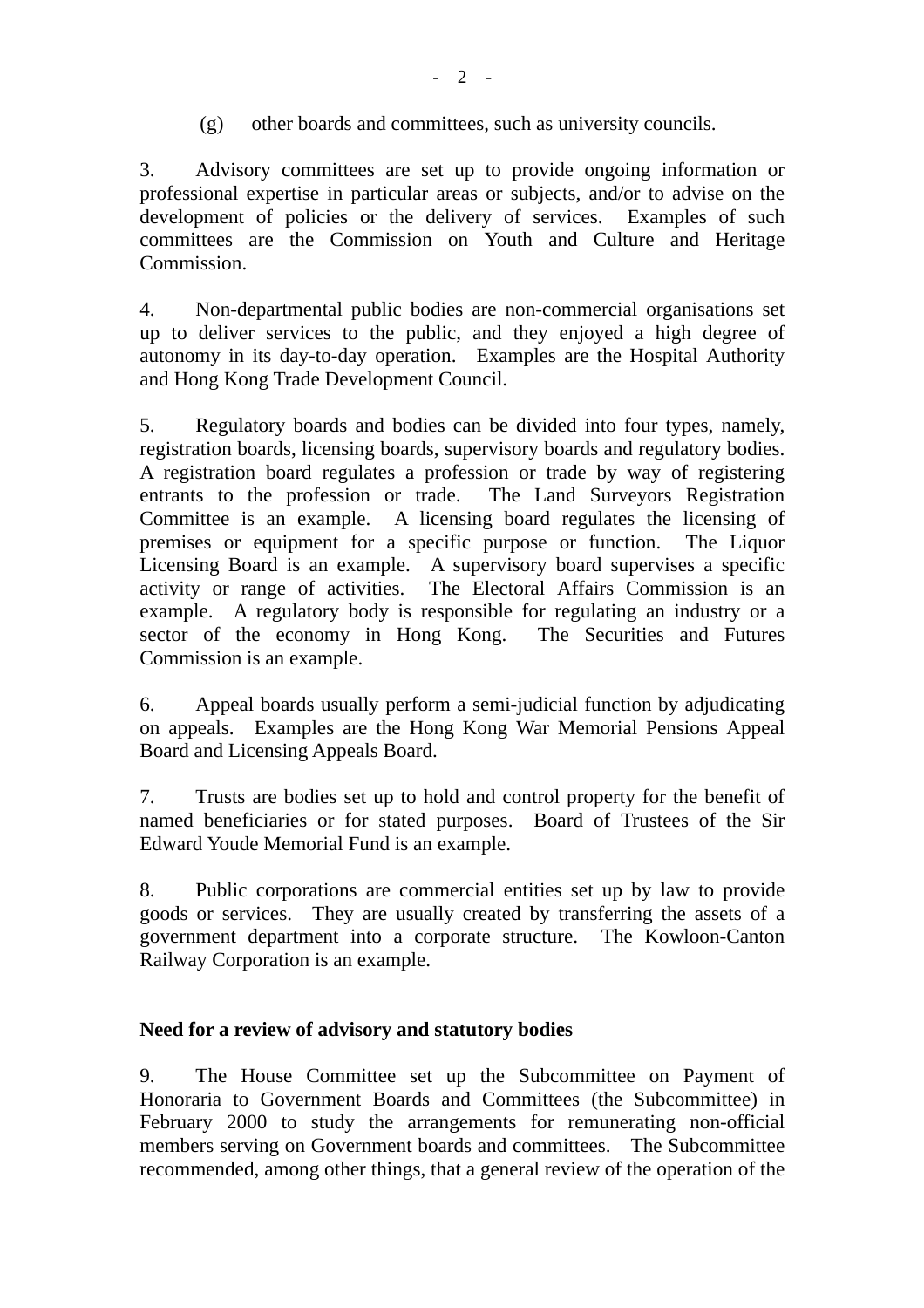Government boards and committees, including those financially autonomous bodies established by statute, should be undertaken. The review should cover the functions of each board/committee, the criteria for appointments of non-official members, and the remuneration policy for non-official members.

10. The recommendations of the Subcommittee were endorsed by the House Committee on 23 June 2000. In response, the Administration agreed to conduct a general review on the operation of the system of Government boards and committees, and the Home Affairs Bureau (HAB) was tasked to conduct the general review.

11. The Panel on Home Affairs was briefed on 12 March 2002 on the outcome of the general review, which included the findings of a survey conducted by HAB among all bureaux and departments about the operation of ASBs, and the improvement measures recommended to enhance the operation of the ASB system. Members considered the review too general. They pointed out that there was a need to rationalise the ASB system and its policy of remuneration, and also to increase the transparency of the operation of ASBs. The Panel was of the view that the Administration should undertake a comprehensive review of the ASB system, including their role and functions, the criteria of appointment, involvement of non-officials and rationale for its policy of remuneration.

12. Members were informed, when the framework of the accountability system for principal officials was presented to LegCo on 17 April 2002, that the Administration would review the role and functions of ASBs after implementation of the accountability system. According to the Administration, the aim of the review was to ensure the effectiveness of these bodies, so that it would be able to tap the best talents and advice from a wide spectrum of the community and maintain a free flow of opinion and innovative ideas.

# **Current review of advisory and statutory bodies**

13. The HAB is tasked to commence an overall review of the system of ASBs. The Administration explained to the Panel on Home Affairs at its meeting on 14 March 2003 that a two-stage approach would be adopted for the review. During the first stage, issues and problems of the existing system of ABSs would be identified. After considering these issues and problems, a set of guiding principles for conducting a further review would be recommended. During the second stage, individual bureaux would conduct an in-depth review of ASBs within their purview on the basis of the recommended guiding principles.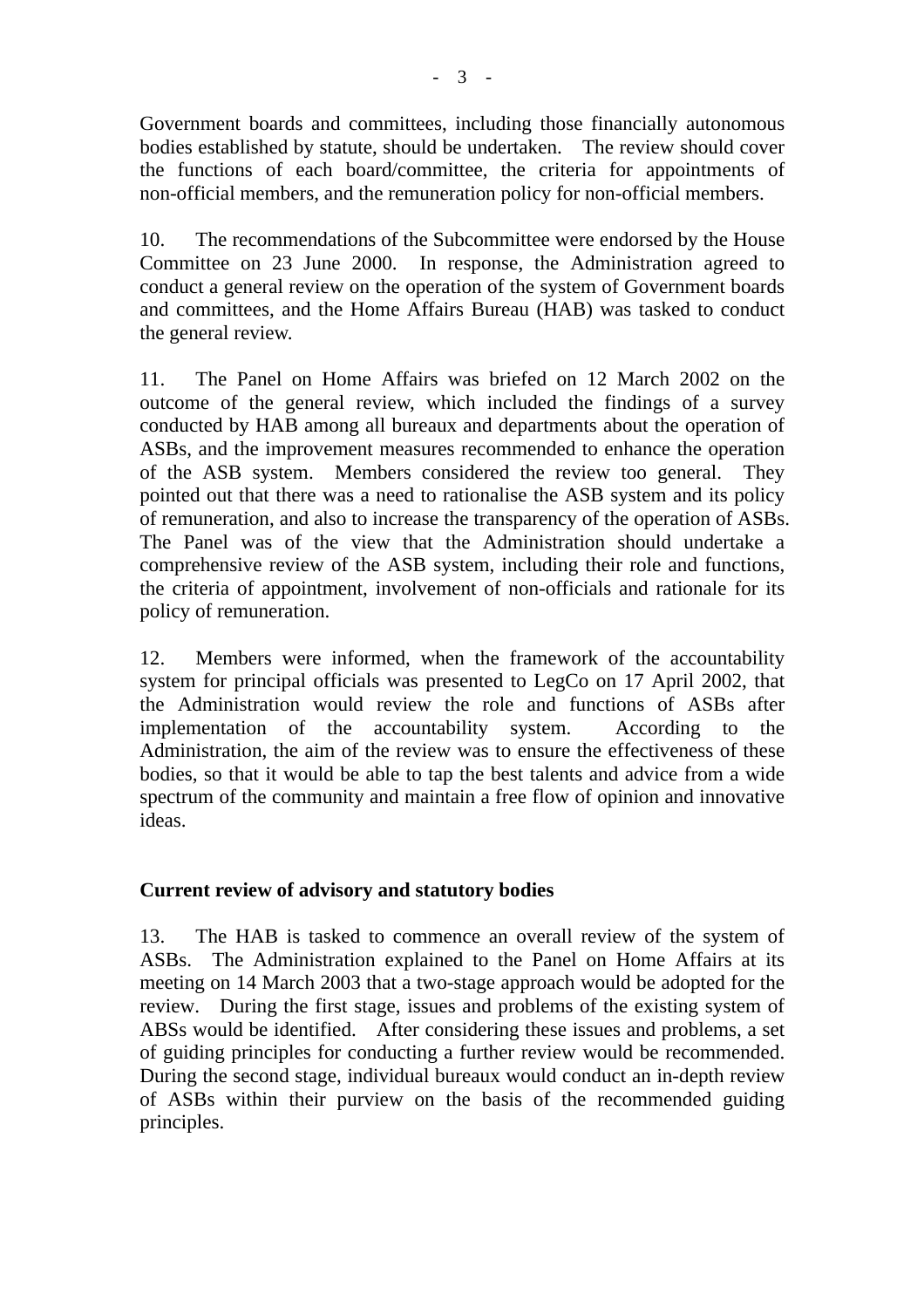14. Members made a number of suggestions to improve the system of ASBs at the meeting. Members in general were of the view that the Administration should establish a clear set of guidelines for appointment to ASBs to ensure that selection of ASB members would be based on merit and that the interests of all walks of life would be duly represented in these bodies. Noting that many ASB members were appointed to serve on more than six boards/committees, members considered that HAB should ensure compliance with the principles and rules for appointment set by the Government, which provided for a "six-board" limit.

15. To enhance the accountability of ASBs, some members suggested that that ASBs should be required to report its work to LegCo on an annual basis, and that a certain proportion of the members of an ASB should be appointed through nomination by the relevant community groups or professional bodies.

16. Members also suggested that the Government should review the existing remuneration policy so that ASB members would be fairly remunerated.

17. In April 2003, HAB issued the "Consultation Paper on Review of the Role and Functions of Public Sector Advisory and Statutory Bodies" to invite views from ASBs in the public sector and the public on the issues and problems in respect of the system of ASBs.

# **Progress of the current review of advisory and statutory bodies**

# Objectives spelt out by the Chief Executive

18. The Administration originally planned to complete the first-stage review by June/July 2003 and submit an initial report in early 2004. The Administration, subsequently, informed the Panel on Home Affairs in February 2004 that as the Chief Executive had spelt out a number of objectives regarding the overall policy for ASBs in his Policy Address in 2004, it was necessary to conduct further study to incorporate these objectives into the policy for ASBs. The objectives spelt out by the Chief Executive are as follows –

- (a) streamlining structure to avoid excessive duplication in organisation and membership;
- (b) bringing in more talents from different backgrounds to enhance representativeness;
- (c) reinforcing the role of ASBs as important partners of the administration and strengthening their participation in the decision-making process;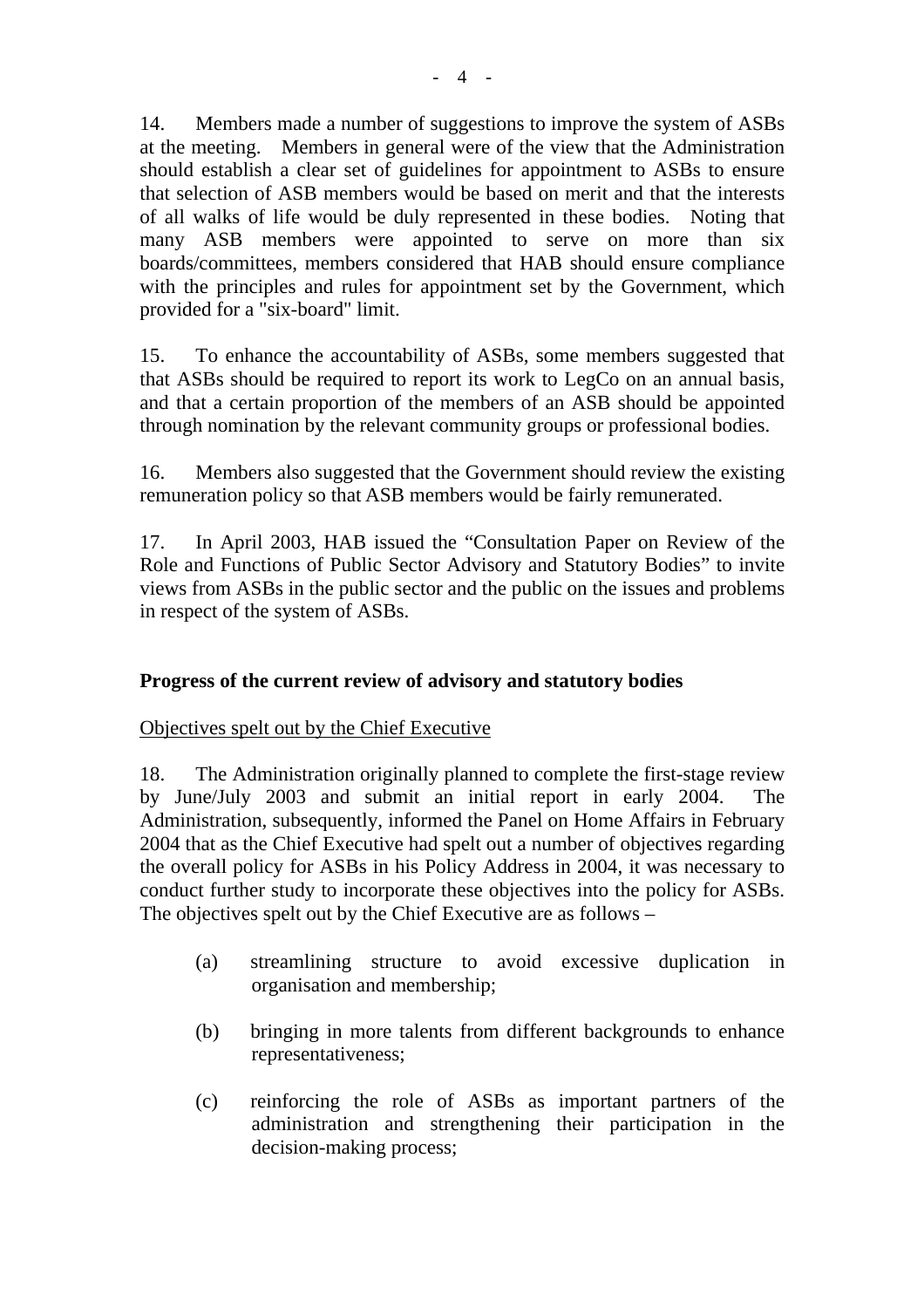- (d) increasing the role of ASBs in reconciling different interests in the community;
- (e) further using ASBs as important channels for public participation in public affairs;
- (f) enhancing the role of ASBs in grooming leaders;
- (g) reinforcing the function of ASBs in connecting the Government and the community;
- (h) explaining public policies and encouraging public discussions; and
- (i) improving the performance evaluation of ASBs and elevating their status as public policy think tanks.

#### Further review of ASB's governance and check and balance mechanism

19. The Administration also informed the Panel that events relating to the appointment and termination of the employment of Mr Patrick YU as Director (Operations) by the Equal Opportunities Commission (EOC) had revealed that the Administration should further review the governance of ASBs and the need to provide a check and balance mechanism in these bodies, in particular, whether there should be an executive chairperson of an ASB, and whether the role of the chairperson should be separated from that of the chief executive officer. As the Administration would need some time to complete the review, findings and conclusions in respect of the review would be reported to the Panel on Home Affairs in a series of interim reports.

#### Progress reports

20. During the 2003-04 session, the Administration submitted three progress reports comprising 12 interim reports on the following topics to the Panel –

- (a) policy responsibility for ASBs under the accountability system (interim report number 1);
- (b) classification of ASBs (interim report number 2);
- (c) policy responsibility of HAB in respect of ASBs (interim report number 3);
- (d) gender balance in ASBs (interim report number 4);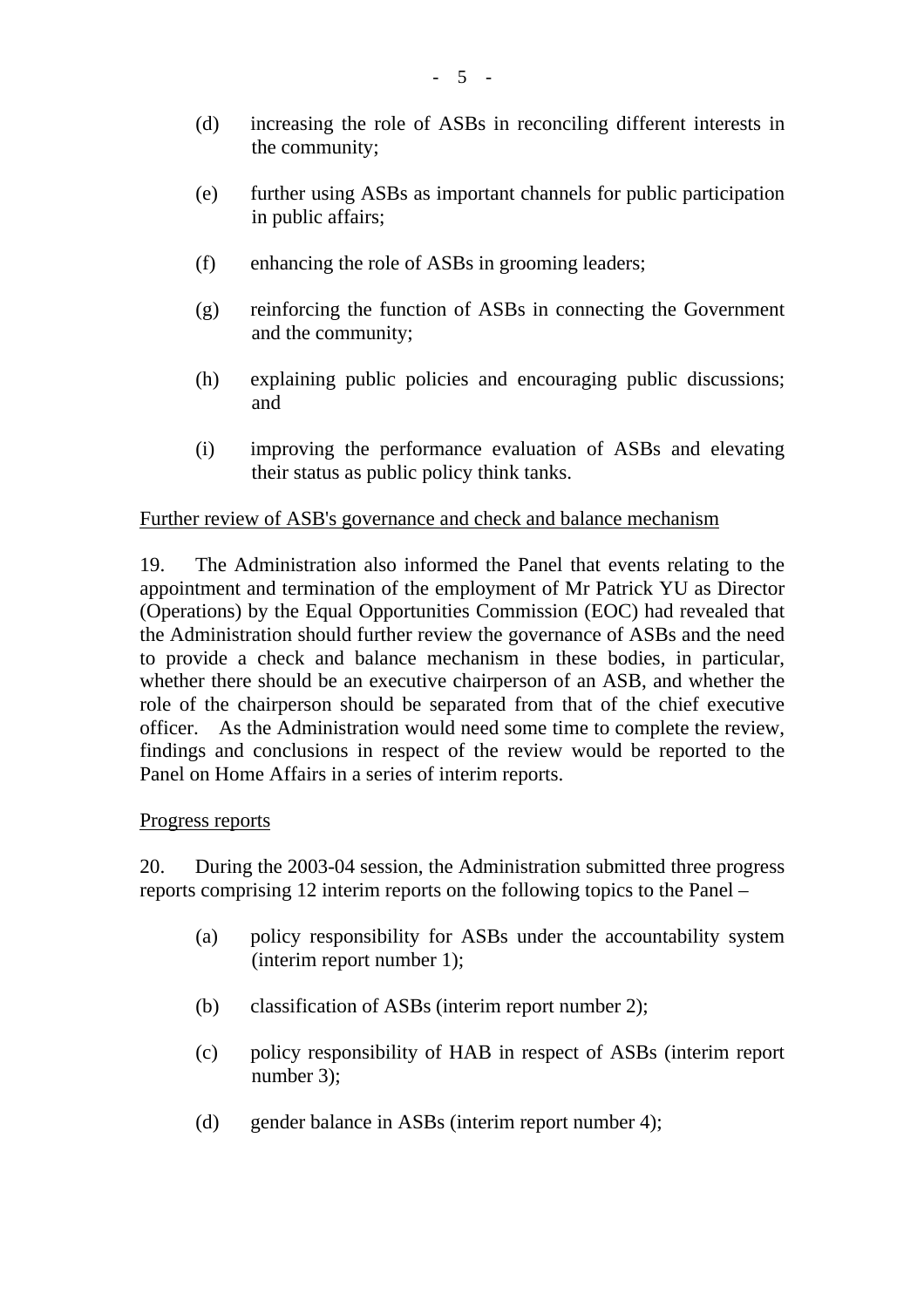- (e) remuneration of non-official members of ASBs (interim report number 5);
- (f) the six-year rule (interim report number  $6$ );
- (g) the six-board rule (interim report number 7);
- (h) handling conflicts of interest (interim report number 8);
- (i) diversity in appointments to ASBs (interim report number 9);
- (j) review of the Central Personality Index System (interim report number 10);
- (k) review of non-departmental public bodies (interim report number 11); and
- (l) proposal for the establishment of a consultative forum (interim report number 12).

# **Views and concerns of the Panel on Home Affairs on the interim reports of the current review**

21. The Panel on Home Affairs discussed the three progress reports of the current review of ASBs at its meetings on 13 February, 16 April and 14 July 2004. The main views raised by members are summarised in paragraphs 22 to 44 below.

Gender balance in ASBs (Interim report number 4)

22. Members noted that women constituted approximately 22% of total membership of ASB. While no quota was set, an initial working target of at least 25% for each gender had been suggested for the purpose of benchmarking. Members considered the target of at least 25% was low as compared with international norms. Some members commented that there was little participation of women from the grassroots and that the Government had kept appointing the same group of women. Members urged the Administration to increase the number of women members in ASBs, particularly those from the grassroots.

23. The Administration explained that while gender balance was one of the principles in making appointments, it should not take precedence over the principle of merit. The Administration aimed at achieving the 25% gender benchmark within a few years and might further raise the benchmark in the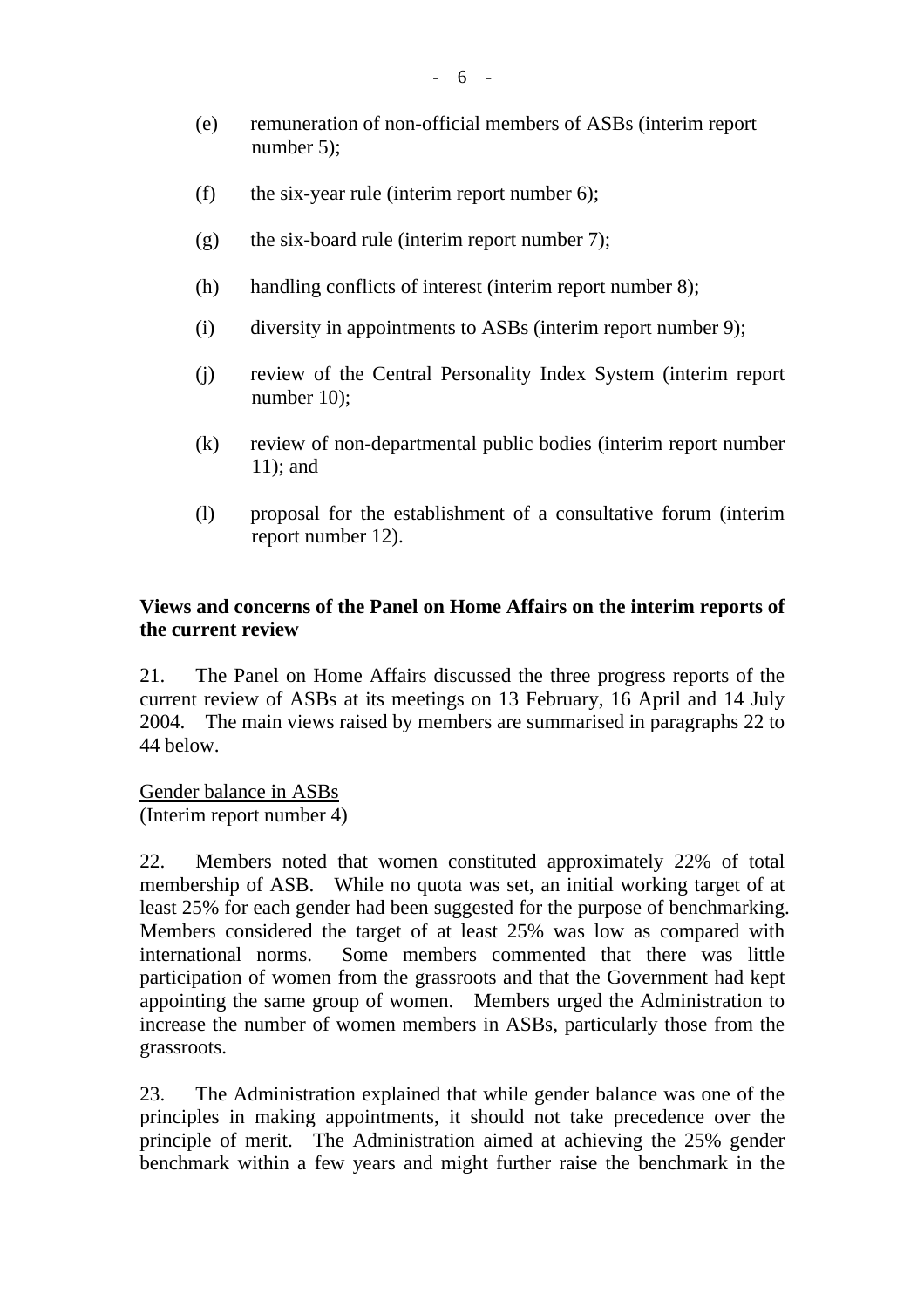longer term. The Administration also explained that it was anxious to see greater participation of women from the grassroots, but it was not easy to identify suitable candidates for appointment to ASBs.

Remuneration of non-official members of ASBs (Interim report number 5)

24. Members noted that there was a set of guidelines i.e. Financial Circular No. 7/2000 on the payment of an annual fee/attendance allowance to part-time chairmen/members of ASBs. The basic principle was that the service of part-time non-official members was voluntary and, as a general rule, unpaid (the voluntary service principle). No person, however, should suffer a pecuniary embarrassment through voluntary public service. Furthermore, the Government should not be obtaining the services of highly-qualified professional persons "on the cheap".

25. The Administration proposed that the long-established voluntary service principle should be maintained. Remuneration of non-official members of ASBs should be justified on a case-by-case basis. The Administration also proposed that as part of the second-stage review, bureaux should examine -

- (a) whether there were justifications for paying an honorarium/attendance allowance to non-official members of ASBs within their purview in accordance with the voluntary service principle and the guidelines set out in Financial Circular No. 7/2000; and
- (b) whether the current rates of annual fee/attendance allowance payable to non-official members of the bodies within their purview were justifiable and appropriate.

26. Members expressed dissatisfaction that the remuneration of non-official members of ASBs lacked consistency. They queried why –

- (a) the remuneration rate for non-official members of ASBs ranged from a few hundred thousand dollars to only fifty dollars; and
- (b) members of some appeal boards were remunerated while members of other appeal boards were not.

27. The Administration explained that remuneration was always justified on the grounds that the business of certain boards or committees was very time-consuming, and that professional experience and expertise were required and ought to be appropriately recognised. The Administration further explained that the cases which had aroused concern were probably those involving financially autonomous public corporations, e.g. the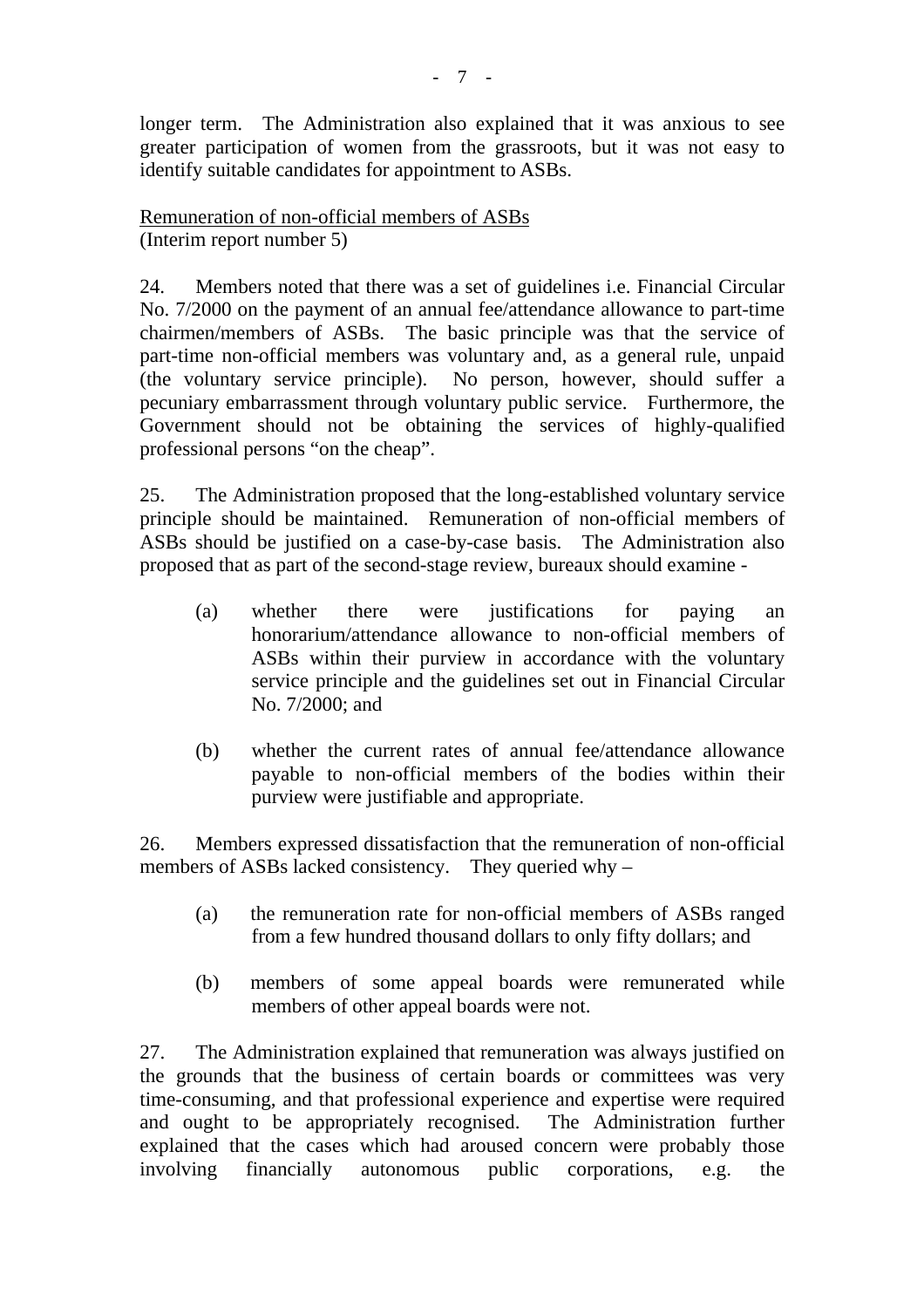Kowloon-Canton Railway Corporation and Airport Authority. The work handled by the boards of these corporations was similar to that handled by the boards of large business corporations. The Administration was of the view that appropriate directors' honorarium should be provided to the non-official members concerned in recognition of the amount of time they spent on such voluntary public service.

Six-year rule and six-board rule (Interim report numbers 6 and 7)

28. Members noted that according to the general rules of the system of ASBs, a non-official member of an ASB should not serve more than six years in any one capacity (the six-year rule), and a person should not serve as a member on more than six boards/committees (the six-board rule). However, as at 31 March 2004, 1 695 non-official members of ASBs out of a total of 8 800 posts, were serving in the same post for over six years, and 45 persons were serving on more than six boards/committees. The Administration had proposed that the rules should remain guiding principles in making appointment of non-official members to ASBs. The Administration had also proposed that the appointing authorities should take active measures to comply more strictly with these rules.

29. Some members expressed dissatisfaction with the situation of non-compliance with the six-year and six-board rules. They urged the Administration to make improvement and avoid giving the impression that the Government was only appointing those persons who supported it. The Administration informed the Panel that HAB would issue a circular memorandum to all bureaux and departments to remind them to comply with the six-year and six-board rules. HAB would also write to the bureau responsible for those ASBs which had a significant number of non-official members who had served more than six years on the same post in the same board or committee urging them to take active measures to comply with six-year rule.

30. A member commented that it would be difficult for persons who served on a large number of boards and committees to find the time to attend meetings of these boards and committees. The member suggested that the appointment of a ASB member should cease, if that member failed to attend 80% of the meetings of a particular board or committee. The Administration responded that the Administration attached importance to the attendance rates of ASB members, and that all bureaux and departments were required not to re-appoint members who had very low attendance rates.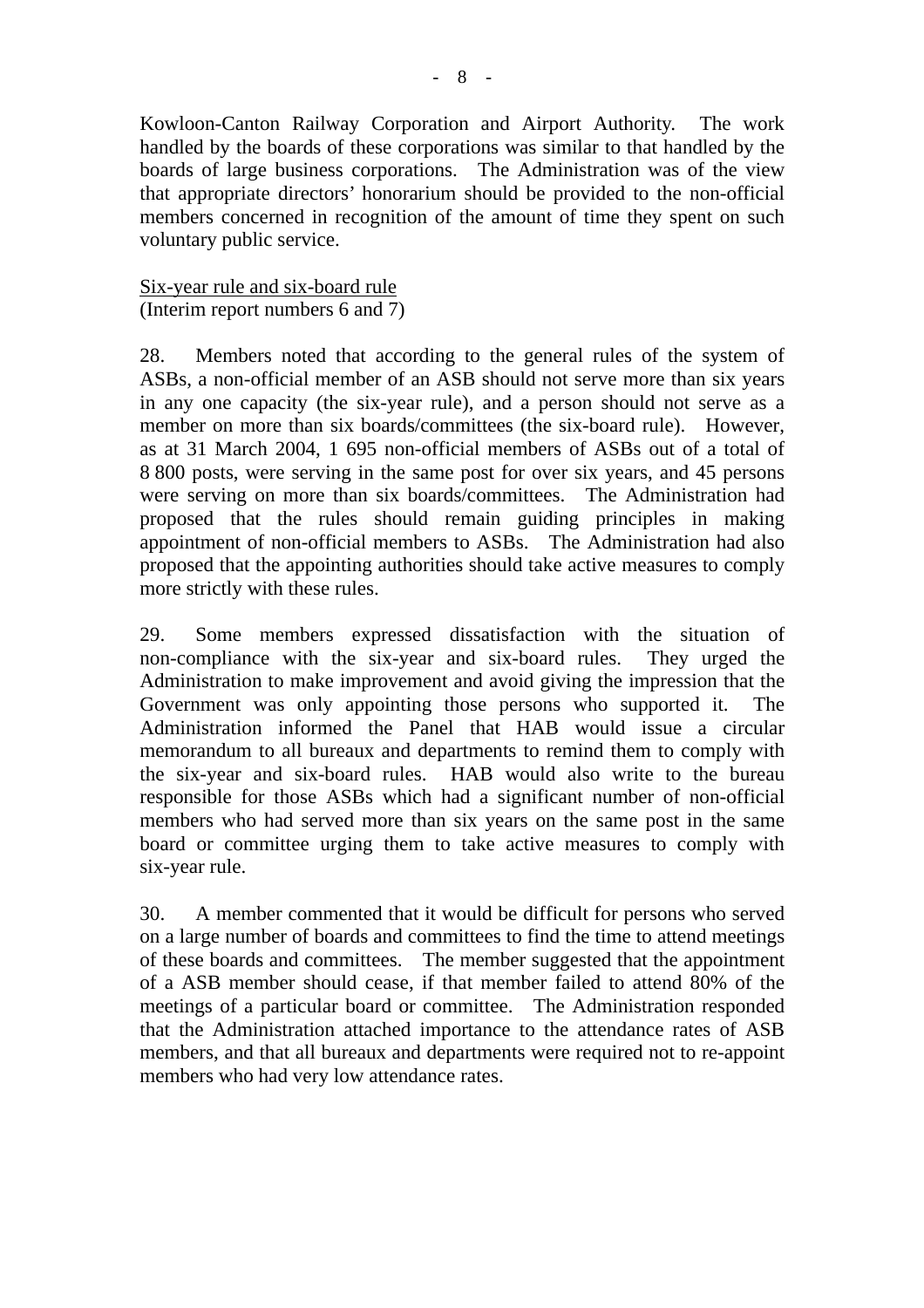31. Members noted that there was a set of guidelines for declaration of interests by non-official members of ASBs and for handling conflict of interest and potential conflict of interest situations. The guidelines had been promulgated to all bureaux and departments by way of a circular memorandum issued in September 1994. In accordance with the guidelines, there were two different systems for ASB members to declare interests. Under the one-tier reporting system, ASB members would declare relevant interests at a meeting. Under a two-tier reporting system, members' interests were disclosed upon appointment to ASBs and recorded by way of a register, in addition to the declaration of relevant interests at a meeting.

32. The Administration considered that compliance with the guidelines for the declaration of interests on the whole had been satisfactory. HAB would update and issue the relevant circular memorandum to all bureaux and departments to remind them that a declaration of interest system should be introduced when a new board or committee was formed, and the system for declaration of interests for an existing board or committee within their purview should be reviewed from time to time.

33. Some members considered that the Administration should put in place a mechanism to prevent any possible "transfer of interests" between the Government and individual members of ASBs. They pointed out that although members of some ASBs did not receive any remuneration for their work, some of them were subsequently given other benefits, such as being awarded Government contracts. These members suggested that each ASB should publish in its annual report whether any of its members had been awarded any Government contracts and, if so, the value of the contracts.

34. The Administration explained that guidelines for declaration of interests and for handling conflicts of interest or possible conflicts of interest were in place and it would be up to the relevant boards/committees and their chairmen to strictly enforce the relevant guidelines. The Administration would consider drawing up a set of fundamental principles based on similar guidelines published in Australia, Canada and the United Kingdom for reference of ASB members. The Administration would also consider whether ASBs should have a mechanism to facilitate public inspection of any Government contracts awarded to their members if these ASBs did not have a register to record members' interests upon appointment.

Review of the Central Personality Index System (Interim report number 10)

35. Members noted that the Central Personality Index was a database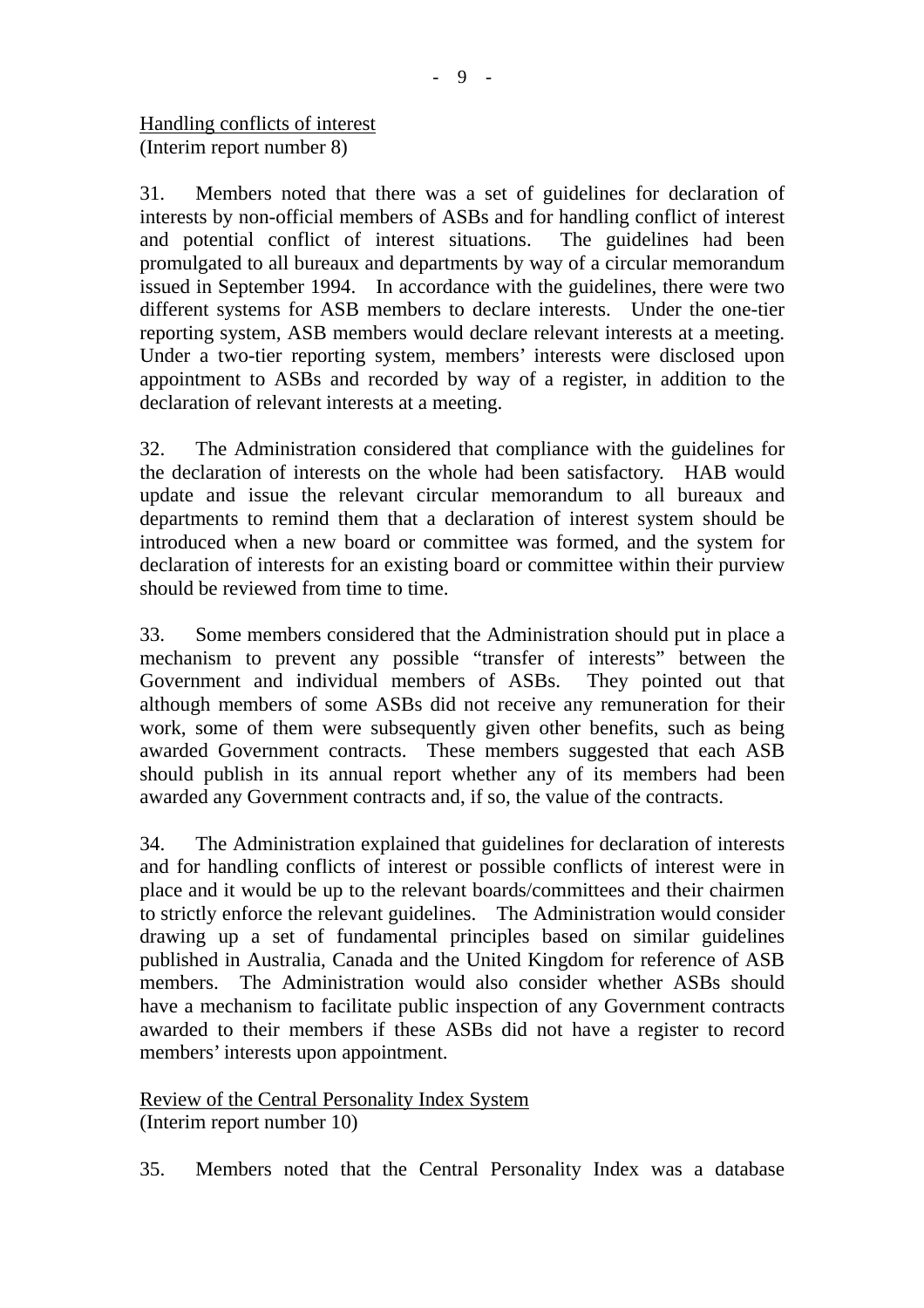maintained by HAB for the purpose of assisting Principal Officials and Heads of Department in making appointment to ASBs. This database contained the names and personal particulars of political personalities, community leaders and persons who were prepared to serve on ASBs in the public sector.

36. The Administration informed members that there was no requirement at present for a person to be appointed to an ASB to disclose membership of a political party or political affiliations. The Administration proposed that to enhance the openness and transparency of the work of ASBs, this item of information should be included in the curriculum vitae form to be filled in by any person for inclusion of his name and personal particulars in the database. The provision of this information, however, would be on an voluntary basis.

37. A member was of the view that the Administration should encourage persons appointed to ASBs to disclose their membership of a political party or political affiliations and that the proposal to facilitate such disclosure should be implemented as soon as possible.

Review of non-departmental public bodies (Interim report number 11)

38. Members noted that non-departmental public bodies were governed by their management boards. Of these non-departmental public bodies, only EOC had an executive Chairman. The other public bodies had a part-time Chairman and a full-time Chief Executive Officer. The Administration informed members that during the events relating to the appointment and termination of the employment of Mr Patrick YU as Director (Operations) by EOC, it had been suggested that the corporate governance of EOC could be enhanced if the policy-making function was exercised by a management board consisting of a non-executive Chairman and part-time members, and the executive function was exercised by a full-time Chief Executive Officer who was the administrative head of EOC The Administration would discuss the suggestion with EOC and would review other types of boards and committees along similar direction.

39. A member had queried whether the Administration was planning to centralise power by transferring power from non-departmental public bodies such as the Hospital Authority and the Hong Kong Housing Authority to Principal Officials. The Administration explained that the Administration did not have such a plan. Principal Officials, however, had the responsibility to regularly review boards and committees within their purview to review whether these bodies should be maintained, restructured, merged or abolished.

40. Another member commented that under the accountability system, the number of non-departmental public bodies should be reduced to avoid possible conflict of roles between these bodies and the Principal Officials concerned.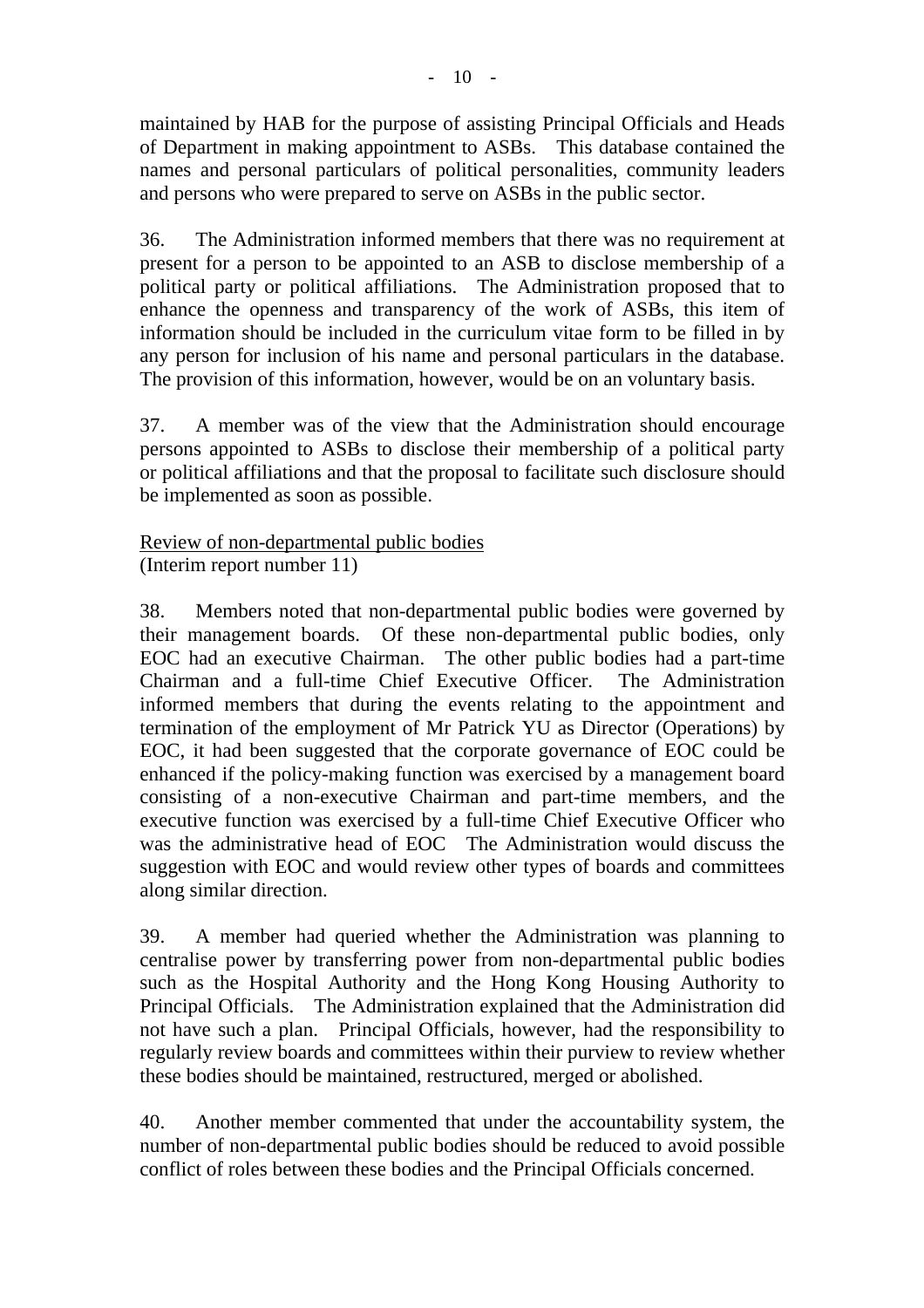Establishment of a consultative forum (Interim report number 12)

41. Members noted that the Administration proposed to set up a consultative forum to solicit and collate views on political affairs and public issues from business and professional people, and people from middle class and academia. According to the Administration's proposal, the consultative forum would consist of 600 members who would be appointed for a period of one or two years.

42. Some members expressed reservations about the proposal for the establishment of a 600-member consultative forum, as the public consultation exercises conducted by the Government on important issues already served to obtain views from the public. Moreover, as political parties played the role of collecting and reflecting different views of the public to the Administration, it should have been able to solicit the views of various sectors of the community through LegCo, instead of establishing a consultative forum. These members also queried how the Administration could ensure the representativeness of these 600 members and what criteria would be adopted for the selection of these 600 members. They suggested that as persons belonging to political parties or with political affiliations should be regarded as more representative, the Administration should consider selecting people from this background for appointment to the consultative forum. Another member, however, was of the view that the Administration should invite applications for membership of the consultative forum openly, instead of inviting nominations from certain organisations.

43. The Administration explained that the proposal of a consultative forum was put forward to address the following shortcomings of the current system of  $ASBs -$ 

- (a) each ASB had specific terms of reference and there was no general forum for the discussion of general public issues; and
- (b) the existing system had failed to canvass and consolidate the views of business and professional people, and people form middle class and academia who could not afford the time to sit on boards and committees but would like to contribute to the discussion of general issues.

44. The Administration further explained that the selection criteria for the appointment to the consultative forum had yet to be worked out, but the 600 members of the consultative forum were not meant to represent the whole community. The consultative forum would only be one of the many consultative bodies in place to obtain the views of the public.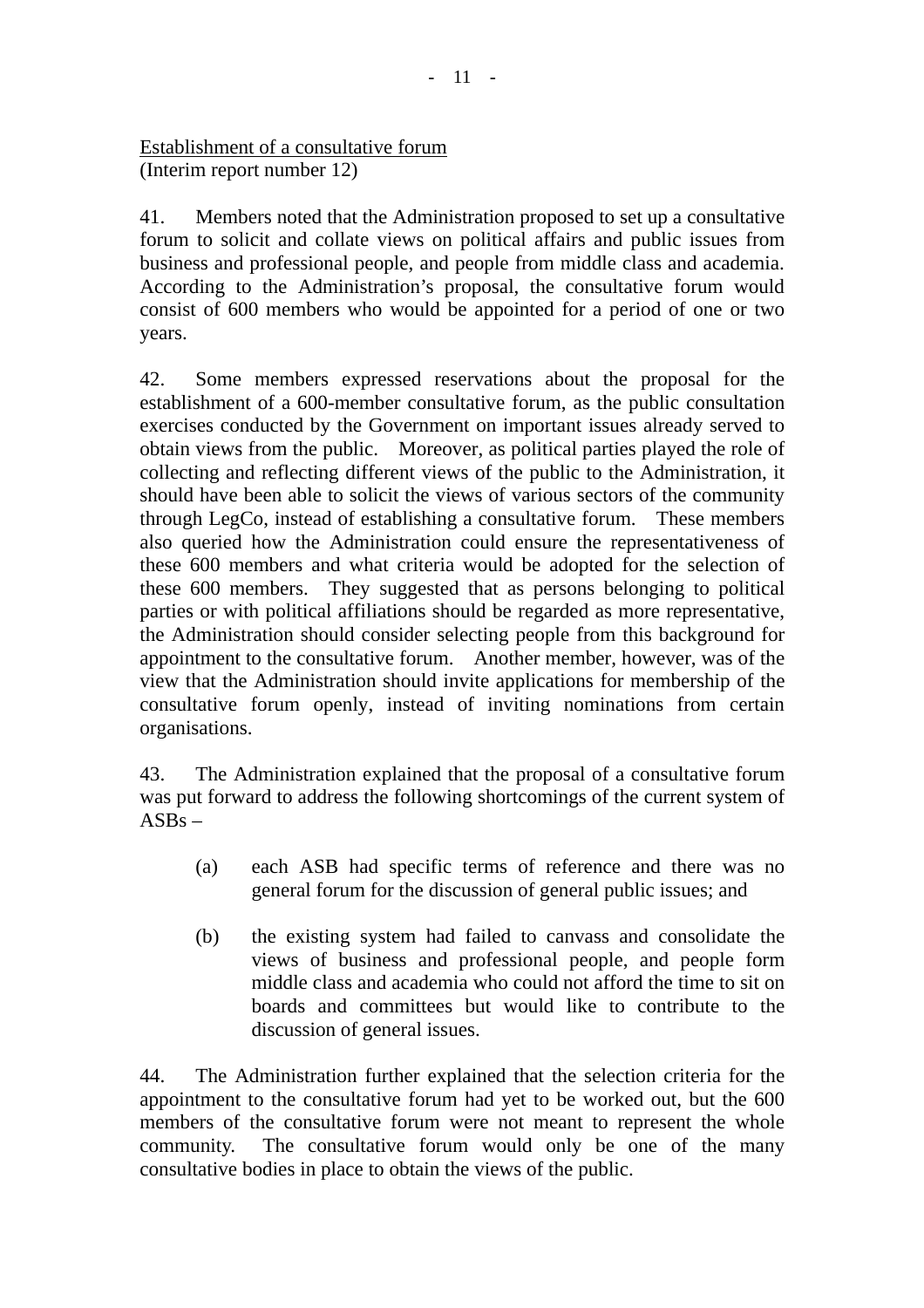#### **Questions and motions on issues relating to advisory and statutory bodies**

45. Members have raised/moved a number of questions/motions on issues relating to ASBs at Council meetings since the first term of LegCo, a list of which is in **Appendix I**. The Official Records of Proceedings of relevant Council meetings are available on the LegCo website at http://www.legco.gov.hk.

# **Relevant papers**

46. A list of the papers, minutes of meetings and research report relevant to the review of ASBs is in **Appendix II**. Soft copies of these documents are also available on the LegCo website.

Council Business Division 2 Legislative Council Secretariat 6 December 2004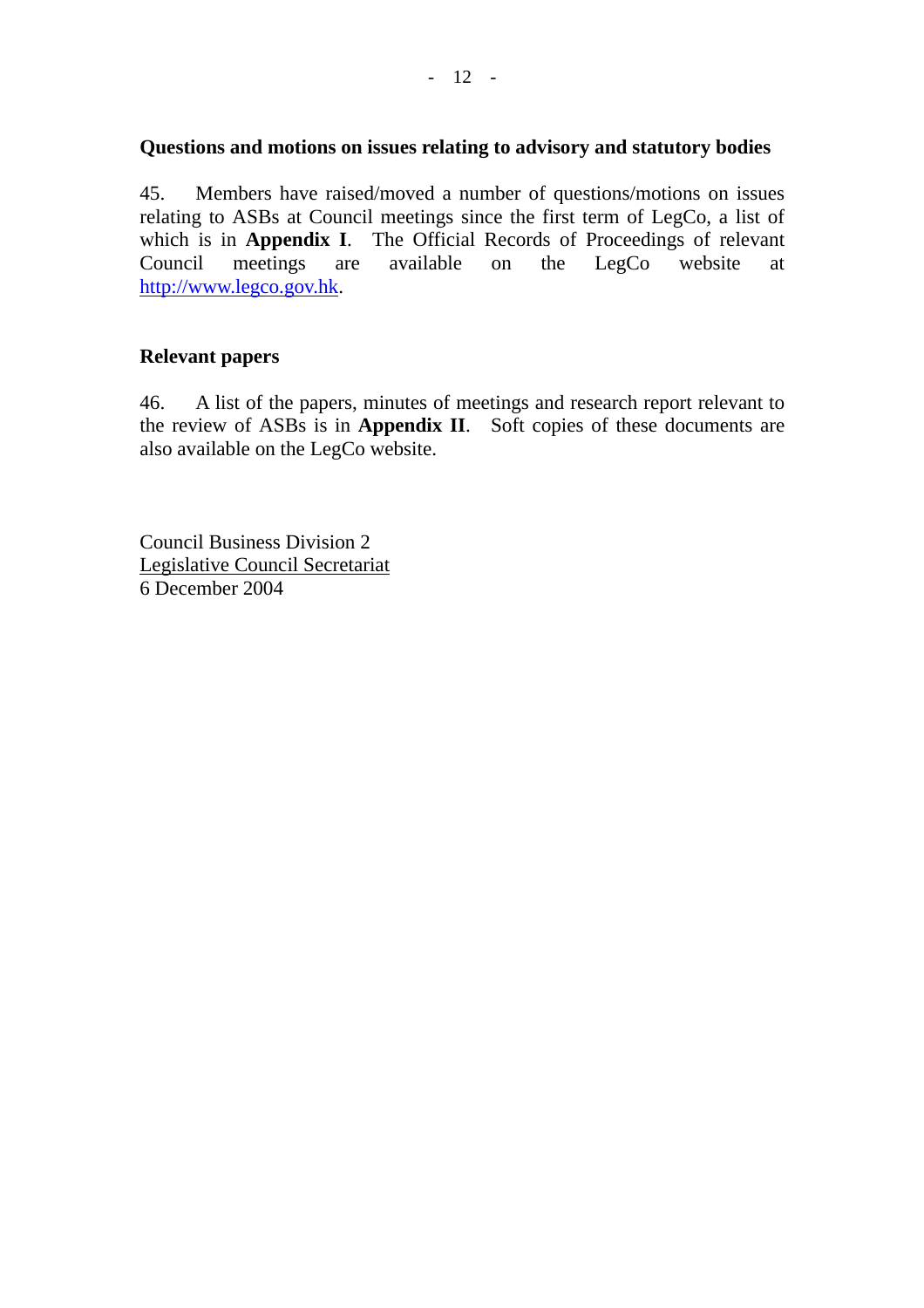#### **Council questions and motions on issues relating to advisory and statutory bodies**

Since the first term of the Legislative Council, a number of questions/motions have been raised/moved by Members in Council on issues relating to advisory and statutory bodies.

#### **1998-1999 legislative session**

#### Council meeting on 23 September 1998

2. Hon Christine LOH raised a question on measures to enhance the transparency of the operation of advisory and statutory bodies. The question and reply are available on the Research and Library Services Information System and the Council's website at "http://www.legco.gov.hk /yr98-99/english/counmtg/hansard/980923fe.htm".

#### Council meeting on 10 February 1999

3. Hon Eric LI raised a question on the appointment of Provisional District Board members to advisory committees. The question and reply are available on the Research and Library Services Information System and the Council's website at "http://www.legco.gov.hk/yr98-99/english/counmtg/hansard/990210fe. htm".

#### Council meeting on 24 March 1999

4. Hon Emily LAU raised a question on the appointment of women to advisory and statutory bodies. The question and reply are available on the Research and Library Services Information System and the Council's website at "http://www.legco.gov.hk/yr98-99/english/counmtg/hansard/990324fe.htm".

#### **1999-2000 legislative session**

#### Council meeting on 20 October 1999

5. Hon LEUNG Yiu-chung raised an oral question on enhancing the transparency of the operation of advisory and statutory bodies. The question and reply are available on the Research and Library Services Information System and the Council's website at "http://www.legco.gov.hk/yr99-00/ english/counmtg/hansard/991020fe.pdf".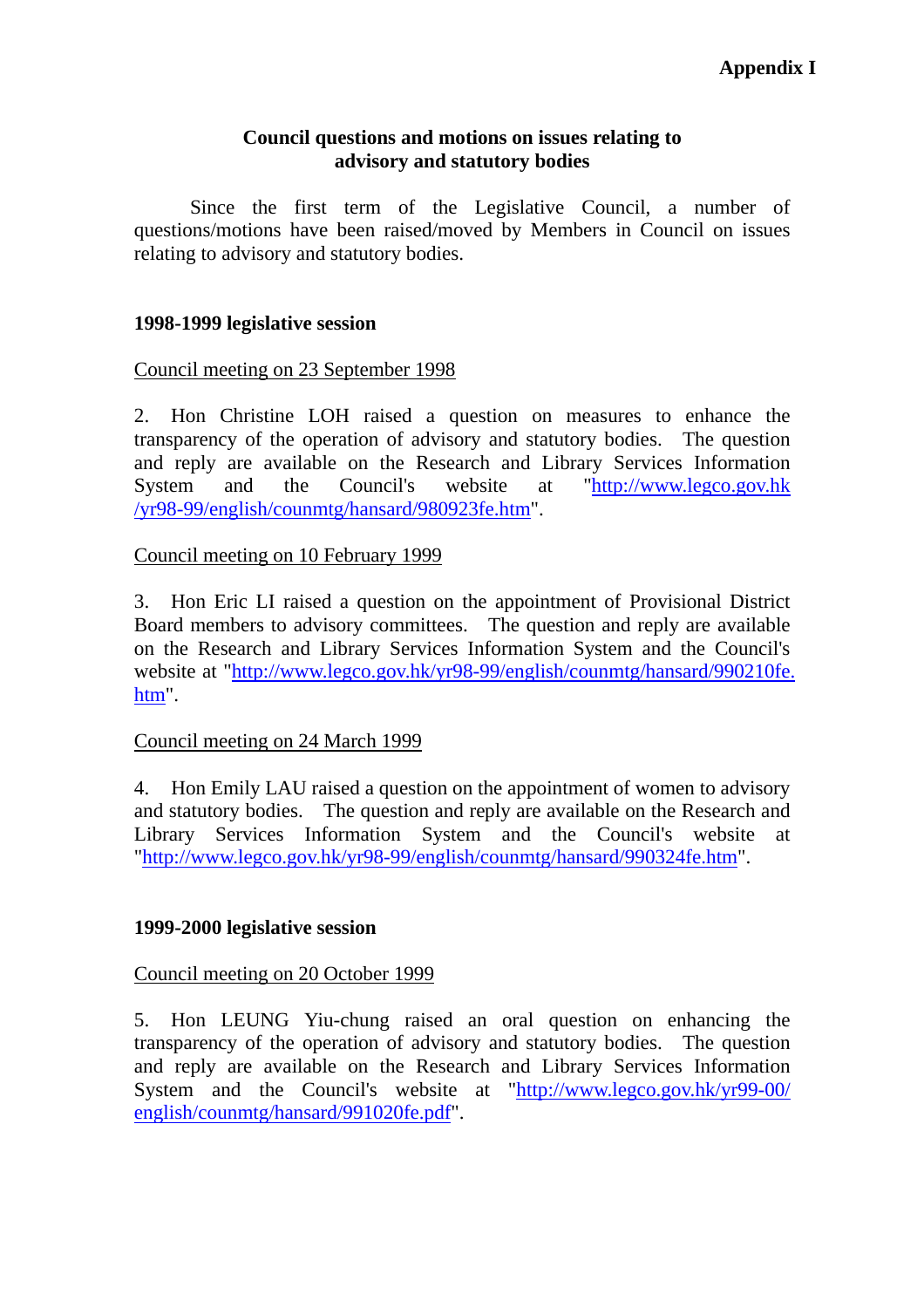#### **2000-2001 legislative session**

#### Council meeting on 8 November 2000

6. Hon NG Leung-sing raised an oral question on the appointment of members of the public to advisory and statutory bodies. The questions and reply are available on the Research and Library Services Information System and the Council's website at "http://www.legco.gov.hk/yr00-01/english/counmtg/ hansard/001108fe. pdf".

#### Council meeting on 4 July 2001

7. Hon Eric LI raised a question on the appointment of young people to advisory boards and committees. The question and reply are available on the Research and Library Services Information System and the Council's website at "http://www.legco.gov.hk/yr00-01/english/counmtg/hansard/010704fe.pdf".

# **2001-2002 legislative session**

# Council meeting on 12 December 2001

8. Hon Albert HO moved a motion urging the Government to review the pay adjustment mechanisms of statutory bodies and the Hong Kong Monetary Authority. The Official Record of Proceedings of the meeting are available on the Research and Library Services Information System and the Council's website at "http://www.legco.gov.hk/yr01-02/english/counmtg/hansard/cm1212ti-tran slate-e.pdf".

# Council meeting on 3 July 2002

9. Hon IP Kwok-him raised a question on the appointment of District Council members to advisory and statutory bodies. The question and reply are available on the Research and Library Services Information System and the Council's website at "http://www.legco.gov.hk/yr01-02/english/counmtg/hansard/cm0703 ti-translate-e.pdf".

# Council meeting on 10 July 2002

10. Hon Emily LAU raised a question on the reappointment of a member of the Culture and Heritage Commission with low meeting attendance rate. The question and reply are available on the Research and Library Services Information System and the Council's website at "http://www.legco.gov.hk/yr01-02/english/counmtg/hansard/cm0710ti-translatee.pdf".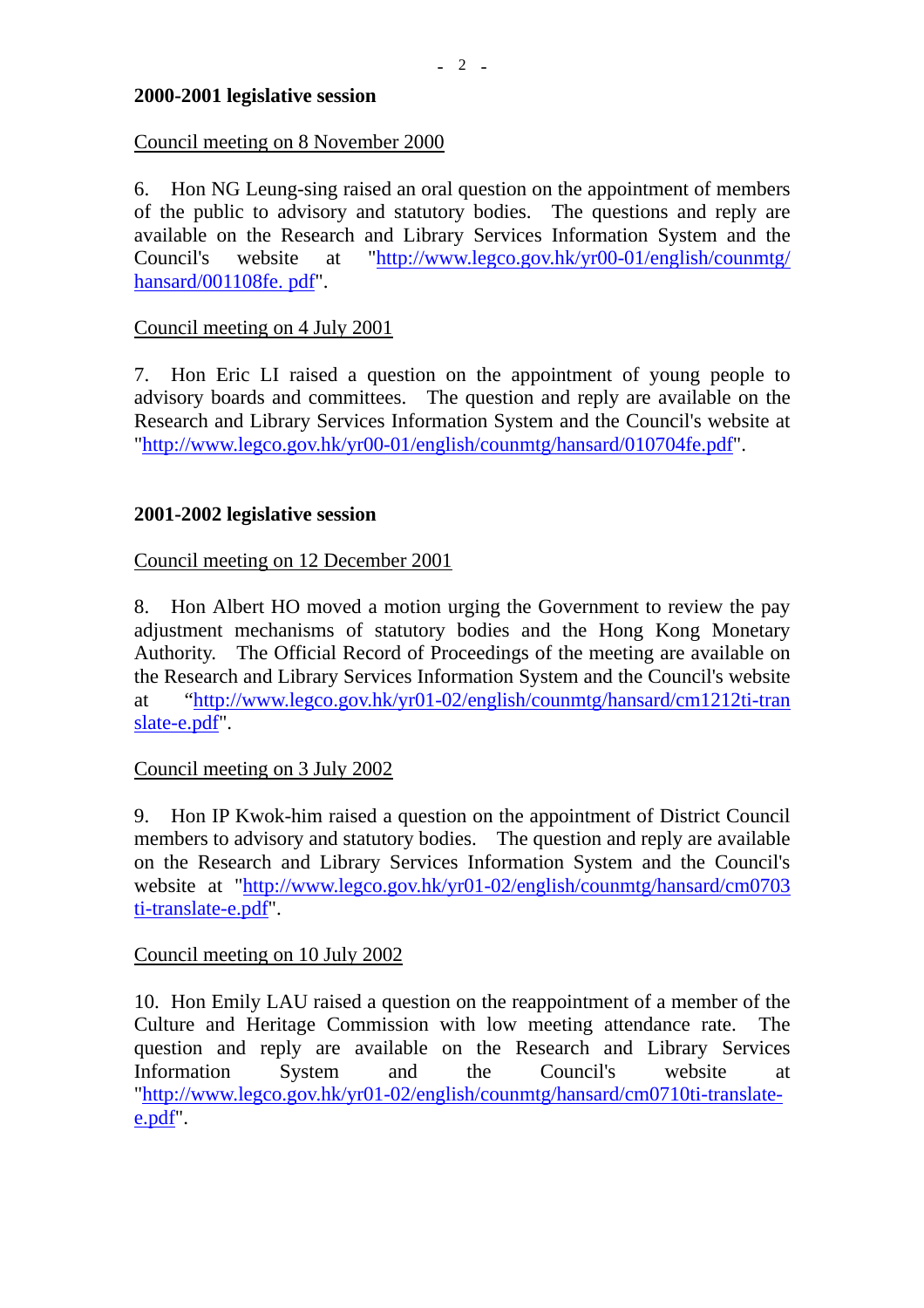#### **2002-2003 legislative session**

#### Council meeting on 16 October 2002

11. Hon Emily LAU raised a question on the low meeting attendance rates of some members of advisory and statutory bodies and the number of members of the Election Committee appointed as members of advisory and statutory bodies. The question and reply are available on the Research and Library Services Information System and the Council's website at "http://www.legco.gov.hk/yr02-03/english/counmtg/hansard/cm1016ti-translatee.pdf".

#### Council meeting on 21 May 2003

12. Hon Cyd HO moved a motion urging the Government to take measures to ensure the independence of four statutory bodies, namely, the Independent Commission Against Corruption, the Office of the Privacy Commissioner for Personal Data, the Office of The Ombudsman and the Equal Opportunities Commission. The Official Record of Proceedings of the meeting are available on the Research and Library Services Information System and the Council's website at "http://www.legco.gov.hk/yr02-03/english/counmtg/hansard/cm 0521ti-translate-e.pdf"

#### **2003-2004 legislative session**

#### Council meeting on 3 December 2003

13. Hon CHEUNG Man-kwong raised an oral question on the appointment of chairpersons and members of statutory and advisory bodies. The question and reply are available on the Research and Library Services Information System and the Council's website at "http://www.legco.gov.hk/yr03-04/english/counmtg/ hansard/cm1203ti-translate-e.pdf".

#### Council meeting on 4 February 2004

14. Hon Emily LAU raised a question on the 102 persons appointed as members of the second term District Councils in December 2003. The questions and replies are available on the Research and Library Services Information System and the Council's website at "http://www.legco.gov.hk/yr03-04/english/counmtg/hansard/cm0204ti-translatee.pdf".

#### Council meeting on 2 June 2004

15. Hon Albert HO raised an oral question on the justifications for the Government's deviation from the six-year rule and the six-board rule in the appointment of some members of the Equal Opportunities Commission. The question and reply are available on the Research and Library Services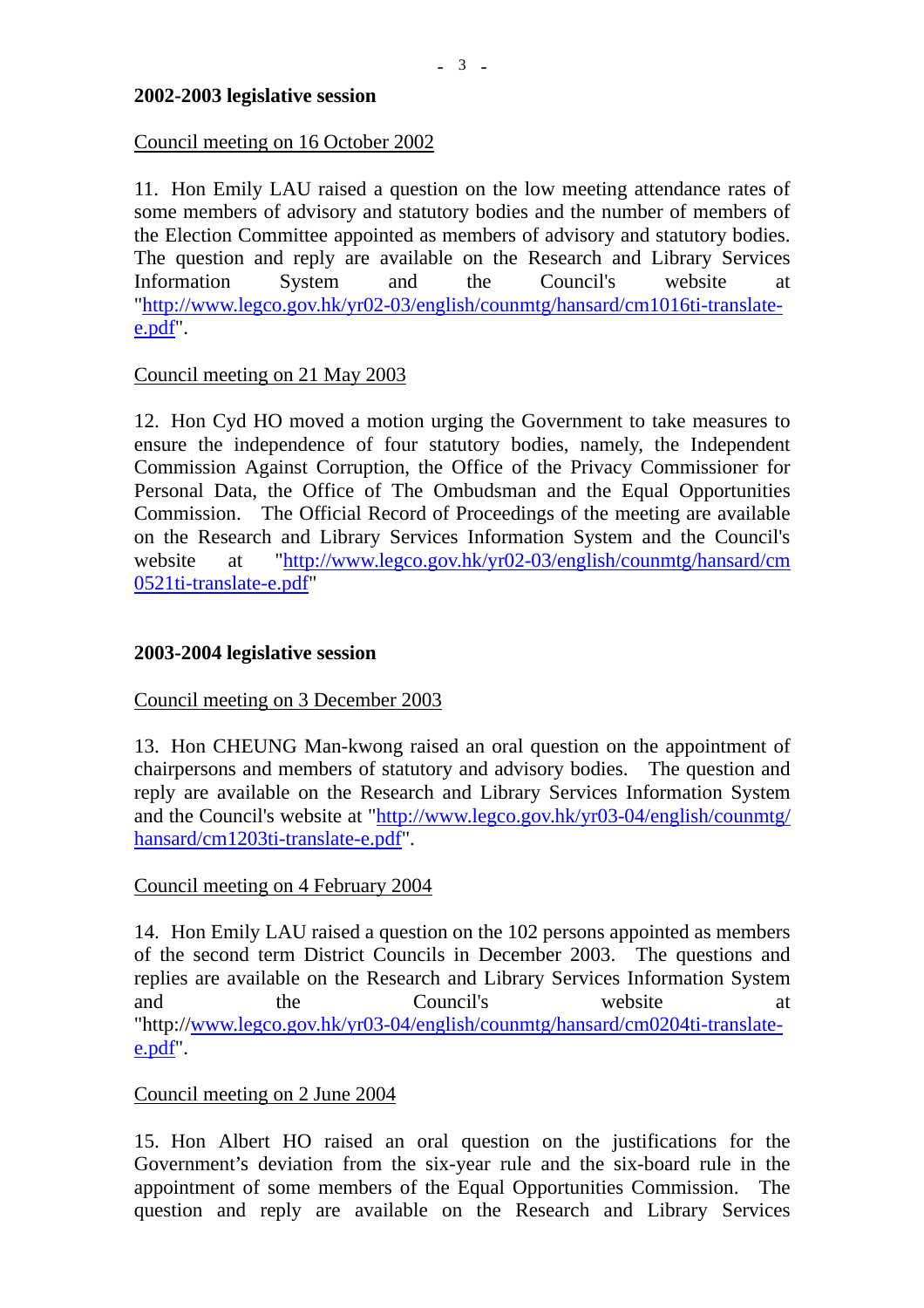Information System and the Council's website at "http://www.legco.gov.hk/yr03-04/english/counmtg/hansard/cm0602ti-translatee.pdf".

Council Business Division 2 Legislative Council Secretariat 6 December 2004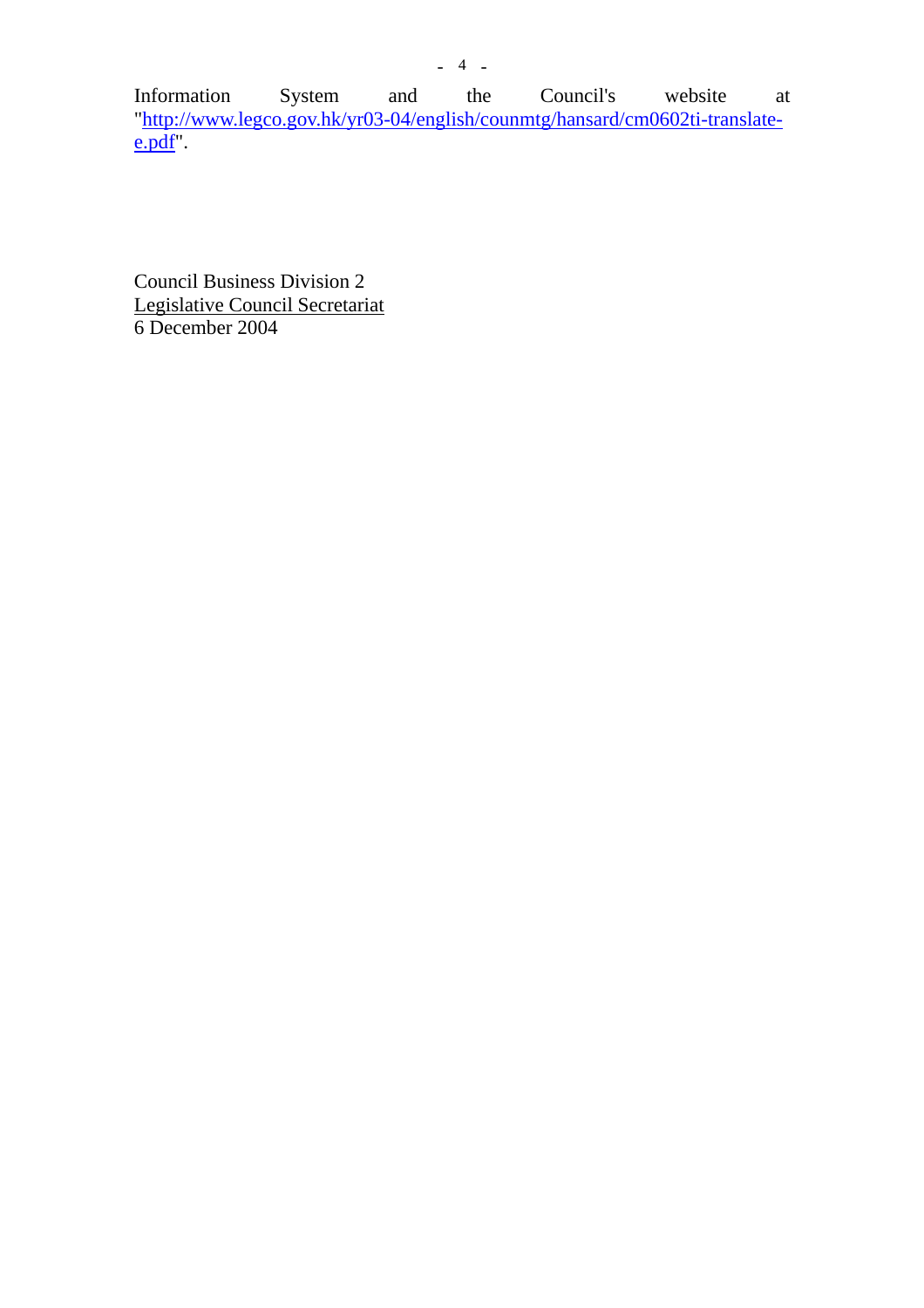# **Appendix II**

# **Panel on Home Affairs**

# **Relevant documents on review of advisory and statutory bodies**

| Date of    | <b>Meeting</b>                                                                                                                  | <b>Minutes/Paper</b>                                                                                                                             | LC Paper No.                                                                                                  |
|------------|---------------------------------------------------------------------------------------------------------------------------------|--------------------------------------------------------------------------------------------------------------------------------------------------|---------------------------------------------------------------------------------------------------------------|
| meeting    |                                                                                                                                 |                                                                                                                                                  |                                                                                                               |
| 23.6.2000  | House<br>Committee                                                                                                              | Minutes of meeting                                                                                                                               | CB(2)2459/99-00<br>http://www.legco.gov.hk/yr99-<br>00/english/hc/minutes/hc2306<br>00.pdf                    |
|            |                                                                                                                                 | Report of the Subcommittee<br>on payment of honoraria to<br>Government boards and<br>committees                                                  | CB(1)1903/99-00<br>http://www.legco.gov.hk/yr99-<br>00/english/hc/papers/cb1-1903<br>.pdf                     |
| 20.10.2000 | House<br>Committee                                                                                                              | Minutes of meeting                                                                                                                               | CB(2)98/00-01<br>http://www.legco.gov.hk/yr00-<br>01/english/hc/minutes/hc2010<br>00.pdf                      |
|            |                                                                                                                                 | Paper entitled "Payment of<br>honoraria to non-official<br>members of Government<br>boards and committees"                                       | $CB(1)5/00-01$<br>http://www.legco.gov.hk/yr00-<br>01/english/hc/papers/cb1-5.pdf                             |
| 12.3.2002  | Panel on Home<br><b>Affairs</b>                                                                                                 | Minutes of meeting                                                                                                                               | CB(2)1535/01-02<br>http://www.legco.gov.hk/yr01-<br>02/english/panels/ha/minutes/h<br>a020312.pdf             |
|            |                                                                                                                                 | Discussion paper entitled<br>"Review of the Operation of<br>Government Advisory and<br><b>Statutory Bodies"</b>                                  | CB(2)1276/01-02(01)<br>http://www.legco.gov.hk/yr01-<br>02/english/panels/ha/papers/ha<br>0312cb2-1276-1e.pdf |
|            | Subcommittee<br>to Study the<br>Proposed<br>Accountability<br>System for<br>Principal<br>Officials and<br><b>Related Issues</b> | "Legislative Council Paper:<br><b>Accountability System For</b><br>Principal Officials" issued by<br>the Constitutional Affairs<br><b>Bureau</b> | http://www.legco.gov.hk/yr01-<br>02/english/panels/ca/papers/ca<br>0418cb2-paper-e.pdf                        |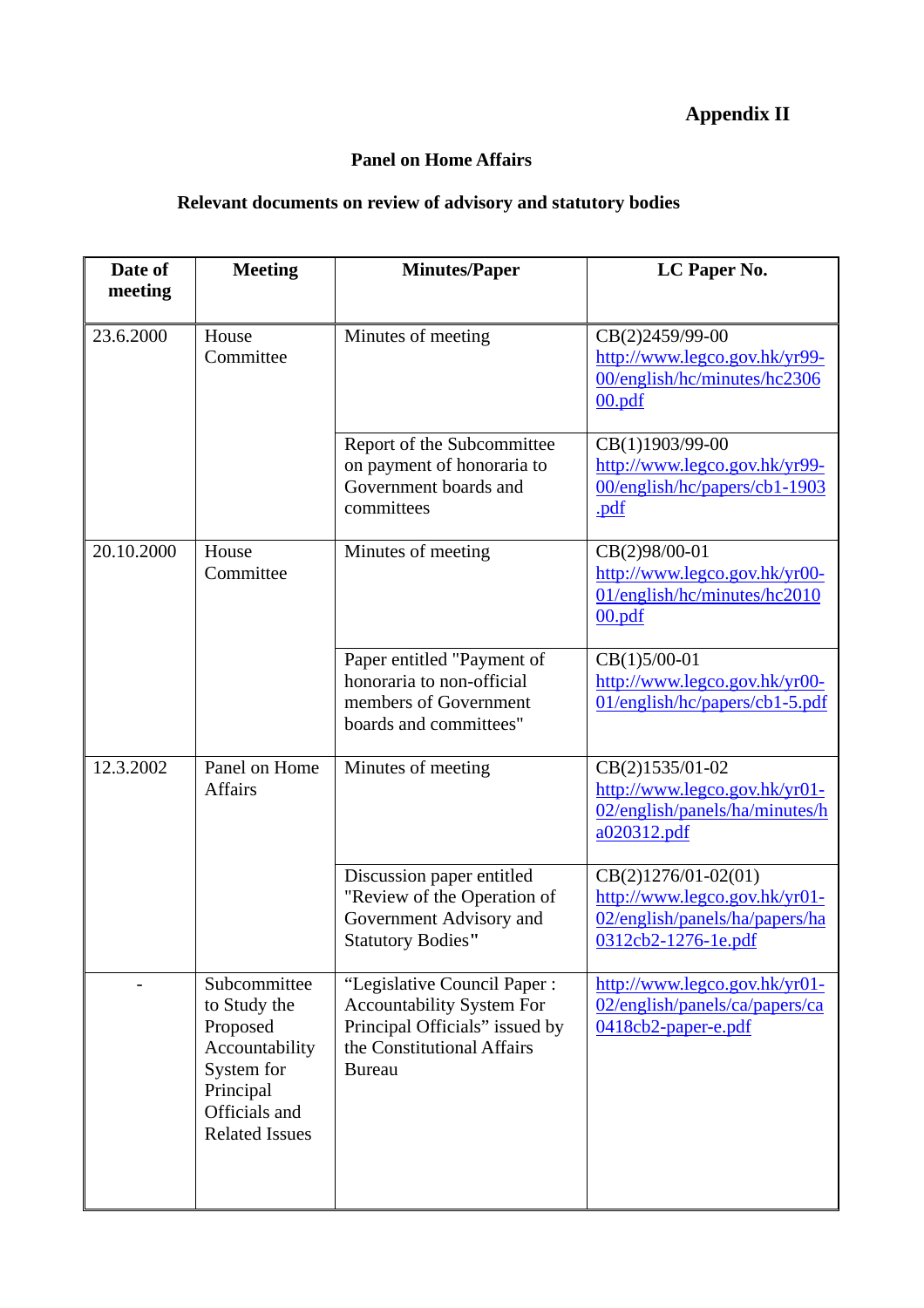| Date of<br>meeting | <b>Meeting</b>                  | <b>Minutes/Paper</b>                                                                                                                                                                    | LC Paper No.                                                                                                     |
|--------------------|---------------------------------|-----------------------------------------------------------------------------------------------------------------------------------------------------------------------------------------|------------------------------------------------------------------------------------------------------------------|
| 14.3.2003          | Panel on Home<br><b>Affairs</b> | Minutes of meeting                                                                                                                                                                      | CB(2)1676/02-03<br>http://www.legco.gov.hk/yr02-<br>03/english/panels/ha/minutes/h<br>a030314.pdf                |
|                    |                                 | Discussion paper entitled<br>"Review of the Role and<br><b>Functions of Government</b><br><b>Advisory and Statutory</b><br>Bodies"                                                      | $CB(2)1419/02-03(01)$<br>http://www.legco.gov.hk/yr02-<br>03/english/panels/ha/papers/ha<br>0314cb2-1419-1e.pdf  |
|                    |                                 | Research report on "System of<br>advisory committees in some<br>overseas places" prepared by<br>the Research and Library<br>Services Division of the<br>Legislative Council Secretariat | RP03/02-03<br>http://www.legco.gov.hk/yr02-<br>03/english/sec/library/0203rp0<br>3e.pdf                          |
|                    |                                 | Consultation paper entitled<br>"Review of the Role and<br><b>Functions of Public Sector</b><br><b>Advisory and Statutory</b><br>Bodies"                                                 | $CB(2)1713/02-03(01)$<br>http://www.legco.gov.hk/yr02-<br>03/english/panels/ha/papers/ha<br>0411cb2-1713e-1e.pdf |
| 13.2.2004          | Panel on Home<br><b>Affairs</b> | Minutes of meeting                                                                                                                                                                      | CB(2)1746/03-04<br>http://www.legco.gov.hk/yr03-<br>04/english/panels/ha/minutes/h<br>a040213.pdf                |
|                    |                                 | The first progress report on the<br>review of advisory and<br>statutory bodies                                                                                                          | $CB(2)1263/03-04(03)$<br>http://www.legco.gov.hk/yr03-<br>04/english/panels/ha/papers/ha<br>0213cb2-1263-03e.pdf |
| 16.4.2004          | Panel on Home<br><b>Affairs</b> | Minutes of meeting                                                                                                                                                                      | CB(2)2323/03-04<br>http://www.legco.gov.hk/yr03-<br>04/english/panels/ha/minutes/h<br>a040416.pdf                |
|                    |                                 | The second progress report on<br>the review of advisory and<br>statutory bodies                                                                                                         | $CB(2)1991/03-04(01)$<br>http://www.legco.gov.hk/yr03-<br>04/english/panels/ha/papers/ha<br>0416cb2-1991-1e.pdf  |
| 14.7.2004          | Panel on Home<br><b>Affairs</b> | Minutes of meeting                                                                                                                                                                      | CB(2)3312/03-04<br>http://www.legco.gov.hk/yr03-<br>04/english/panels/ha/minutes/h<br>a040714.pdf                |